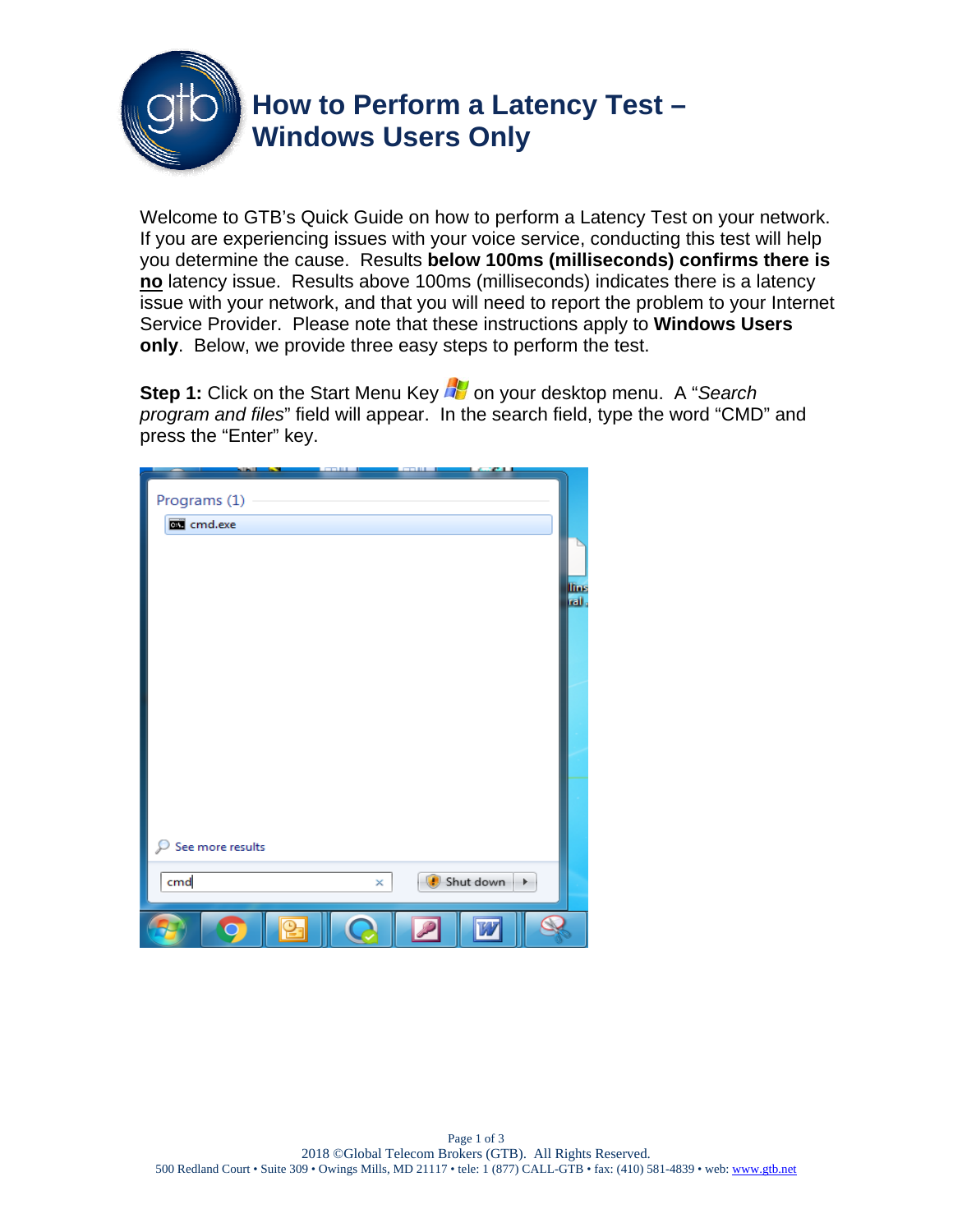

**Step 2:** The command window will then open. Type the following command: **tracert 69.85.33.1.** Then press the "Enter" key.



**Step 3:** The results will populate on the command screen.

How to interpret the results:

- **No Latency Issue -** Anything less than 100ms (*milliseconds*) confirms there is no latency issue on your network at this time.
- **Problem with Latency (requires the following two more steps)** If the results are above 100ms then the test indicates that there is a problem with your networks latency and you should proceed with the next couple of steps.



Page 2 of 3 2018 ©Global Telecom Brokers (GTB). All Rights Reserved. 500 Redland Court • Suite 309 • Owings Mills, MD 21117 • tele: 1 (877) CALL-GTB • fax: (410) 581-4839 • web: www.gtb.net